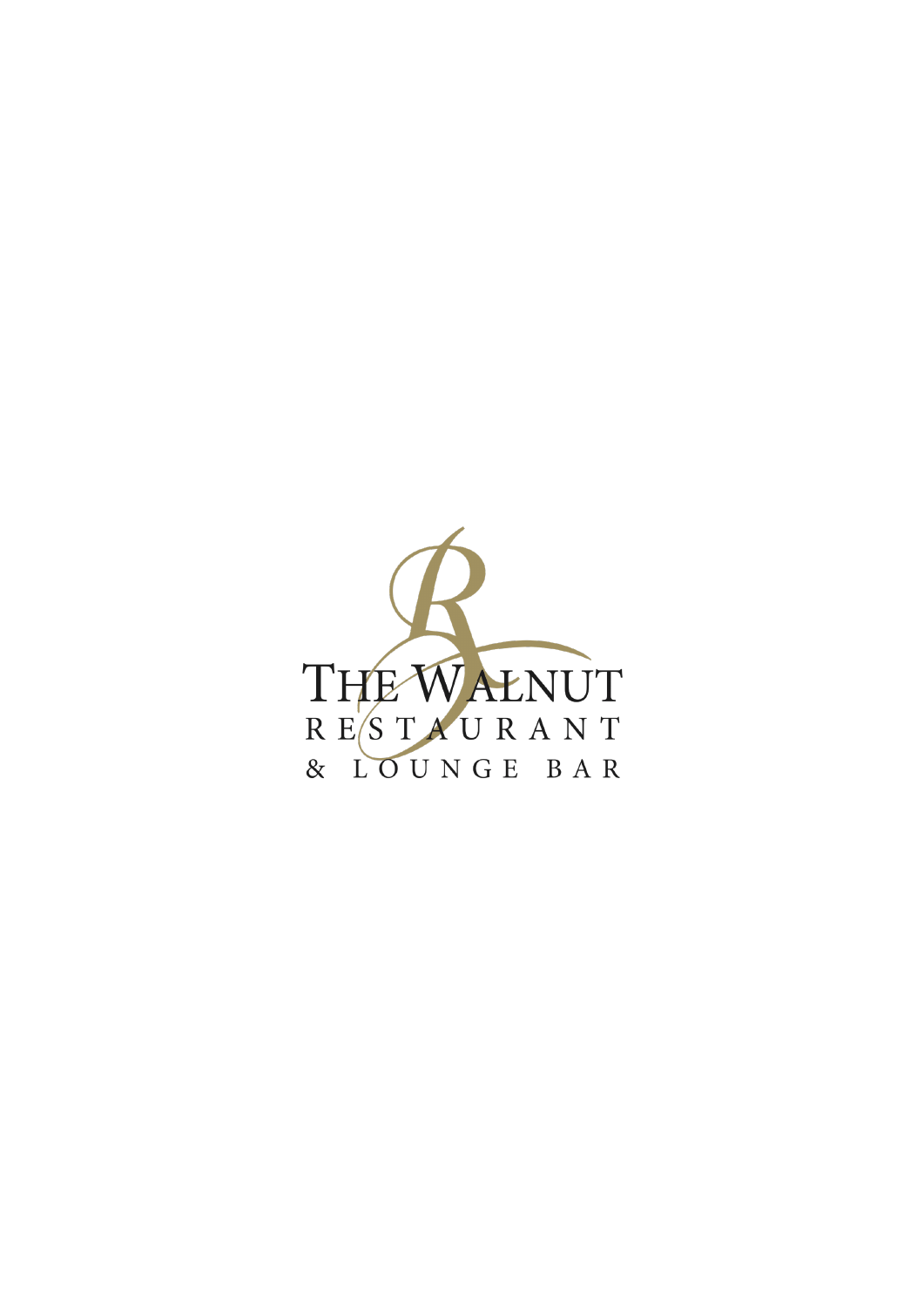## **THE WALNUT RESTAURANT**

### **APPETISER**

| Warm sourdough $(v)(h)$                                          | \$9.5                 |
|------------------------------------------------------------------|-----------------------|
| 'Pepe saya' butter, extra virgin olive oil, sea salt             |                       |
| Goats cheese profiteroles $(v,h)$                                |                       |
| Un-spun honey, rosemary salt, Beetroot snow                      | \$15                  |
| Beef cheek croquette                                             | \$19                  |
| Burn onion crema, carrot top greens, soft herbs and radish salad |                       |
| Oysters three ways                                               |                       |
| Natural $(gf)$                                                   | $(3)$ \$15 $(6)$ \$29 |
| Hibiscus and galangal vinaigrette                                |                       |
| Kilpatrick                                                       | $(3)$ \$17 $(6)$ \$33 |
| Worcestershire sauce, smoked bacon, tabasco sauce                |                       |
| Rockefeller                                                      | $(3)$ \$17 $(6)$ \$33 |
| Spinach, rocket, fennel, panko crumbs                            |                       |

### **ENTRÉE**

| Pan-fried house made potato gnocchi $(v)(h)$                                          | E \$22 M \$30 |
|---------------------------------------------------------------------------------------|---------------|
| Sautéed wild mushroom, truffle cream and micro herbs                                  |               |
| Salt & pepper quail                                                                   | \$27          |
| Soy caramel, picked herbs, kaffir lime vinaigrette, black garlic aioli                |               |
| Caesar salad (gf on request)                                                          | \$23          |
| Cos lettuce, garlic croutons, Serrano ham, shaved pecorino cheese,                    |               |
| anchovy dressing, soft boiled egg                                                     |               |
| (Add house spiced Cajun chicken \$5)                                                  |               |
| Pan-seared scallops (gf)                                                              | \$29          |
| Galangal dressing, avocado cream, soy bean, tomato and mint                           |               |
| Taro crisps, balsamic pearls                                                          |               |
| Twice cooked pork belly (gf)                                                          | \$27          |
| Burnt pineapple, pressed pickled cucumber, jalapeno mayonnaise,                       |               |
| chorizo crumbs, salt and vinegar saltbush                                             |               |
| Crispy skin duck breast $(gf)(h)$                                                     | \$28          |
| Red cabbage tahini, artichoke cream, vanilla fruits, liquorice root, artichoke crisps |               |
|                                                                                       |               |



**v - vegetarian | h - halal | gf - gluten free**

\*All menu items are subject to change according to seasonality and availability. Please note there is a 10% surcharge on Public Holi $\frac{h}{k}$ ays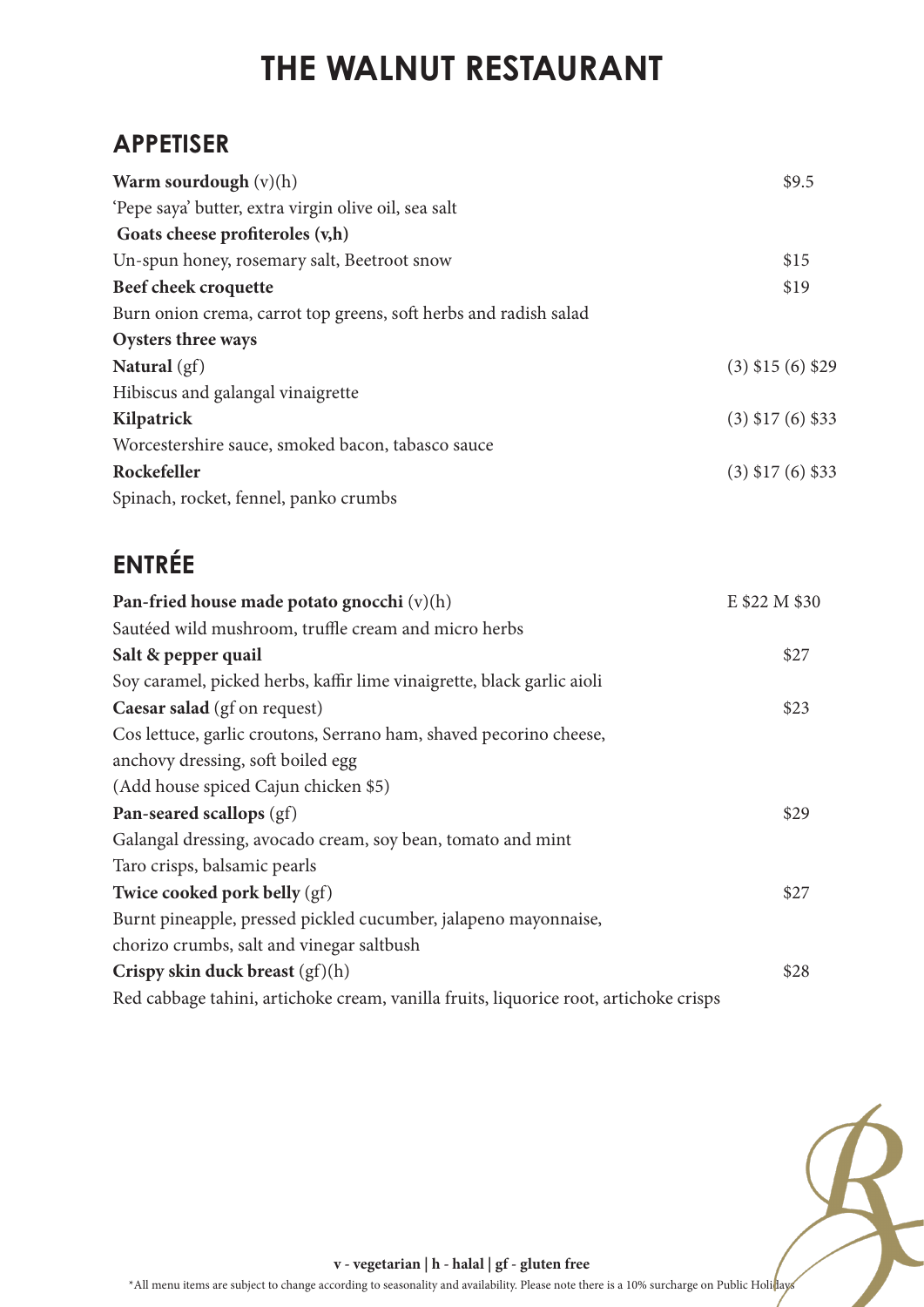## **THE WALNUT RESTAURANT**

#### **MAIN**

| Seafood risotto (gf)                                                                   | \$39 |
|----------------------------------------------------------------------------------------|------|
| Mussels, prawns, squid, sea asparagus, salmon roe, crustacean oil, Grana Pandano       |      |
| Fire roasted halved broccoli $(v)(h)(gf)$                                              | \$30 |
| Chickpea, black olive and caper ragout, herb yoghurt, dukkha, chilli and lime          |      |
| Confit Chicken Maryland (gf)(h)                                                        | \$36 |
| Hay smoked pomme puree, chard, miso baby turnips, heritage carrots,                    |      |
| pine nuts and sultanas, mixed herbs, pan juices                                        |      |
| "Market fish" (gf, h on request)                                                       | \$41 |
| Crispy fish cake, Provencale vegetable ragout, gem lettuce, yeasted cauliflower puree, |      |
| pickled mussel, buttermilk dressing, chive oil                                         |      |
| "The Royal" crab spaghettini                                                           | \$42 |
| Smoked grilled chorizo, heirloom cherry tomatoes, lemon-infused extra                  |      |
| virgin olive oil, garlic, chilli                                                       |      |
| Smoked slow cooked beef short rib                                                      | \$48 |
| Bourbon BBQ glaze, charred sweetcorn, rustic slaw and fries                            |      |
| Char-grilled 180g 100 day pasture fed eye fillet (gf on request)                       | \$54 |
| Mushroom Florentine, roast onion soubise, broccolini, rosti potato, bacon jam,         |      |
| onion ash, red wine jus                                                                |      |

#### **SIDE DISHES**

| <b>Pomme puree</b> $(gf)(v)(h)$ on request)                       | \$10  |
|-------------------------------------------------------------------|-------|
| Hay smoked potato, cultured cream, jus                            |       |
| Rosemary salt rustic fries $(v)(h)(gf)$                           | \$9.5 |
| Served with chipotle mayo                                         |       |
| <b>Seasonal greens</b> $(v)(h)(gf)$                               | \$9.5 |
| Garlic oil, ponzu dressing                                        |       |
| Garden leaf and sprout salad $(v)(gf)(h)$ on request)             | \$8.5 |
| Fetta crumble, kalamata olives, heirloom tomatoes, house dressing |       |



**v - vegetarian | h - halal | gf - gluten free**